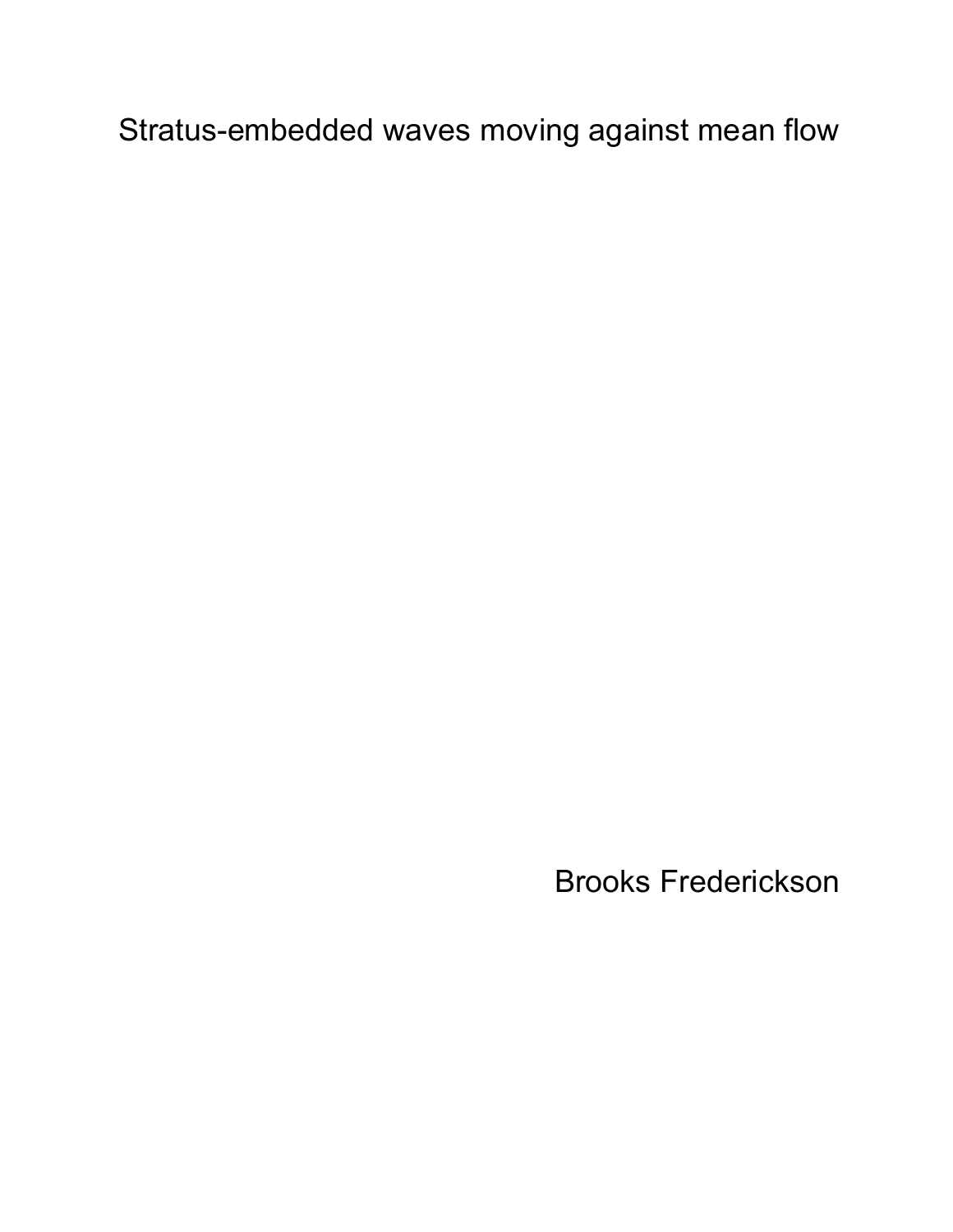Stratus-embedded waves moving against mean flow

- Instrumentation -

Flute 1 Flute 2 Clarinet 1 (Bb and Bass Clarinet) Clarinet 2 (Bb and Bass Clarinet) Percussion 1 (Glockenspiel, Woodblock) Percussion 2 (Vibraphone) Percussion 3 (Drumset (Snare, Kick, two Toms, Ride, Hi-Hat)) Percussion 4 (Marimba, Woodblock, Tambourine (plastic, rock style) Piano Synthesizer (patch provided by composer) Live Electronics (provided and performed by composer) Soprano Mezzo-soprano Violin 1 Violin 2 Viola Cello

- Performance Notes -

All instruments are to be amplified. The singer's microphones are processed through the composer's computer. The indications  $R\rightarrow\overline{T}$  in the singers part refers to "Rest" and "Tilt" for their iPads. The angle of the iPads controls the amount of effects applied to their voices. The "Live Electronics" part is still being worked out and will be finalized in rehearsals.

Players are to play with little to no vibrato.

To view Stratus-embedded waves moving against mean flow, visit: https://bit.ly/2Lk2TaY

Commissioned for the 2018 Bang on a Can Summer Music Festival at MASS MoCA by Elizabeth and Justus Schlichting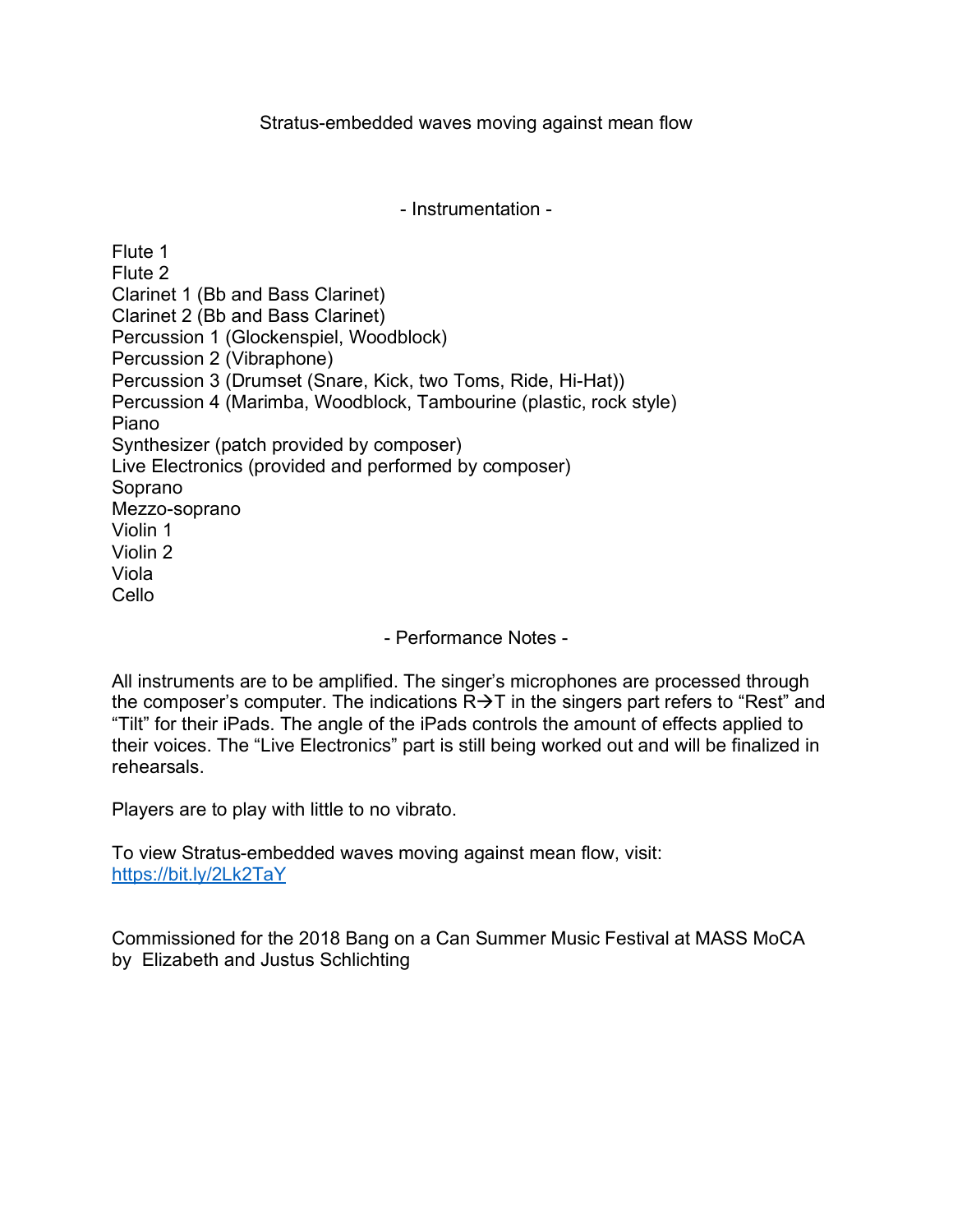©2018, Brooks Frederickson

## Stratus-embedded waves moving against mean flow



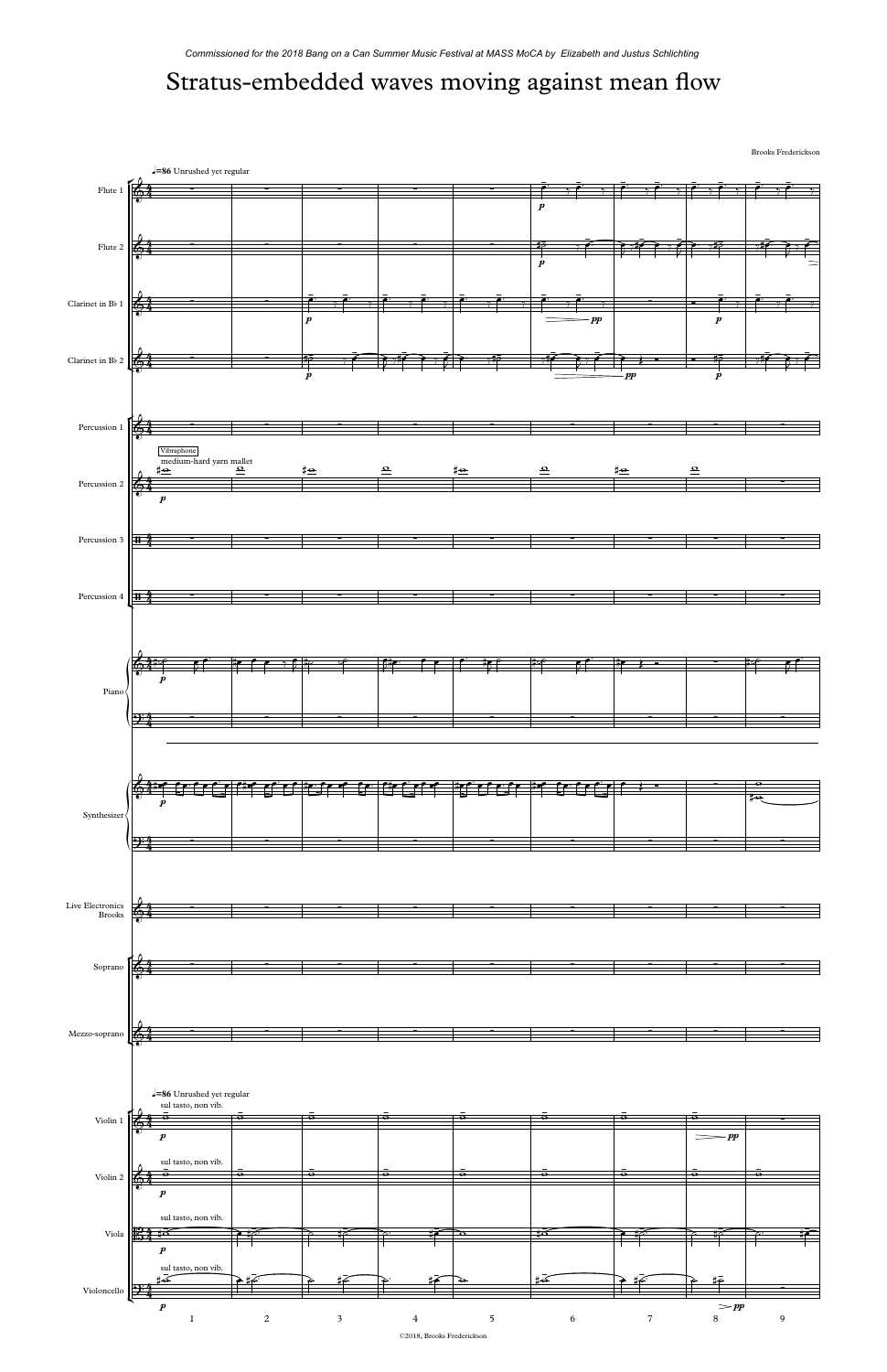



## Stratus-embedded waves moving against mean flow - Brooks Frederickson - Full Score <sup>2</sup>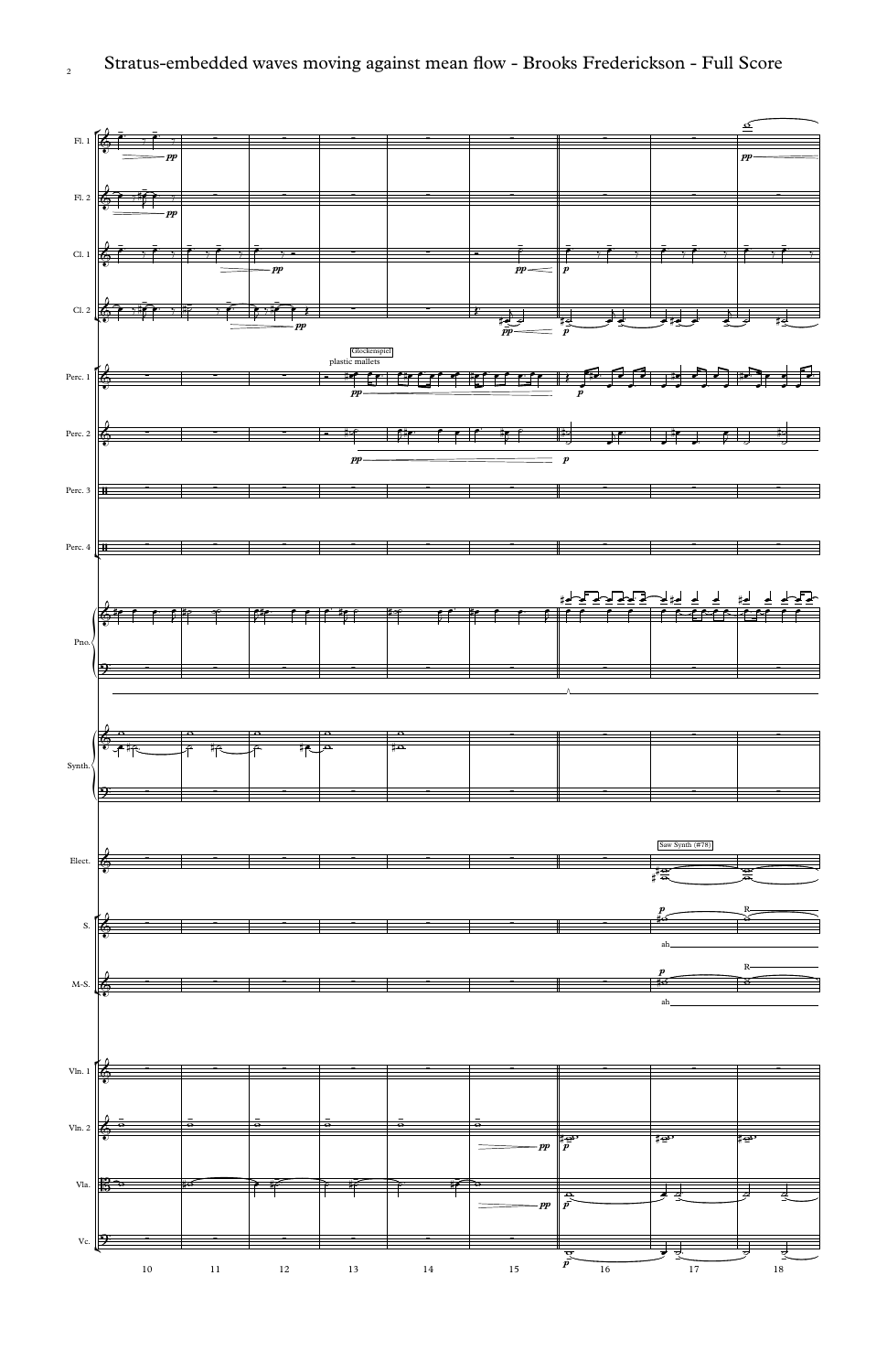

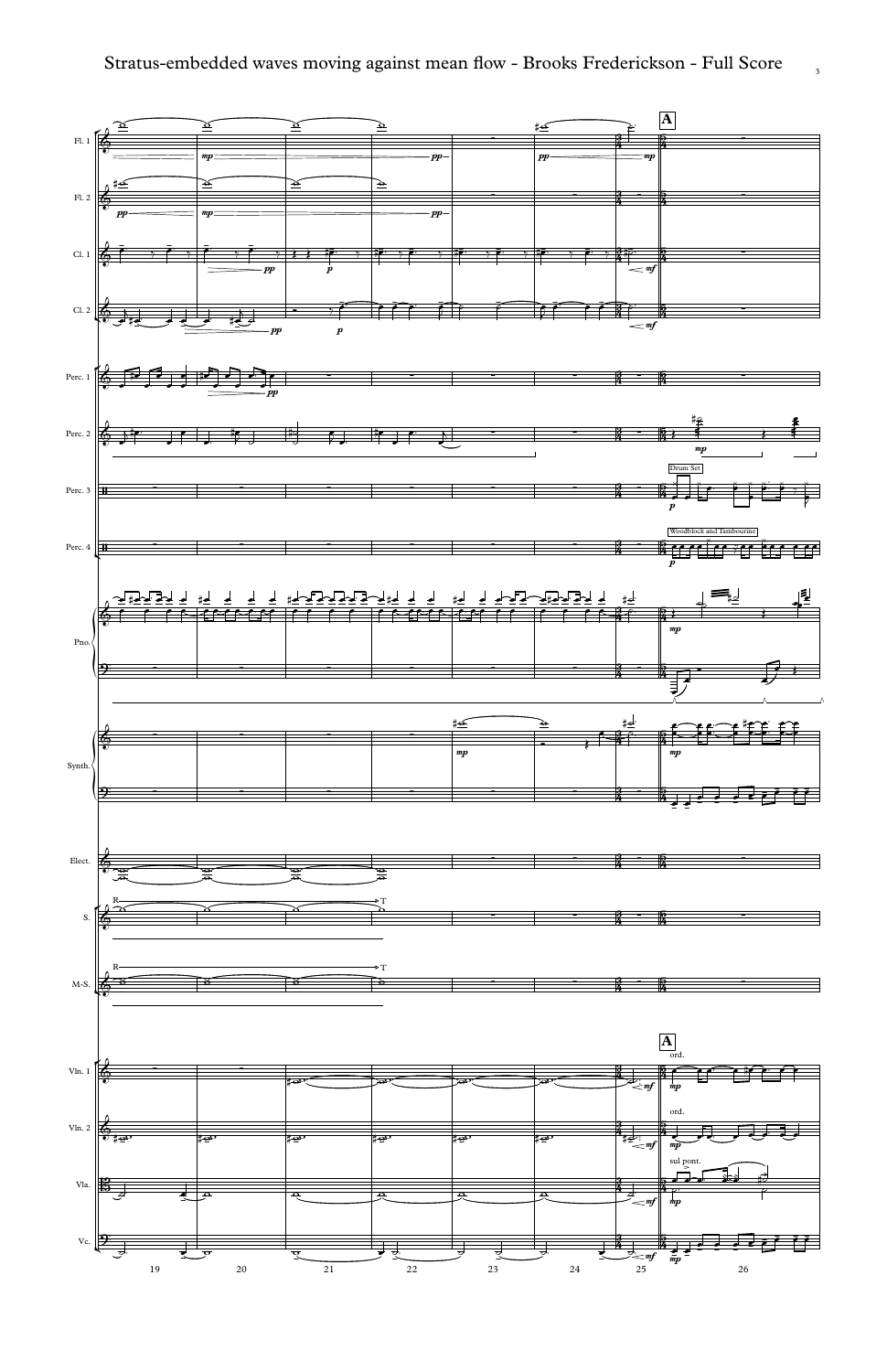

 $\overline{a}$ 

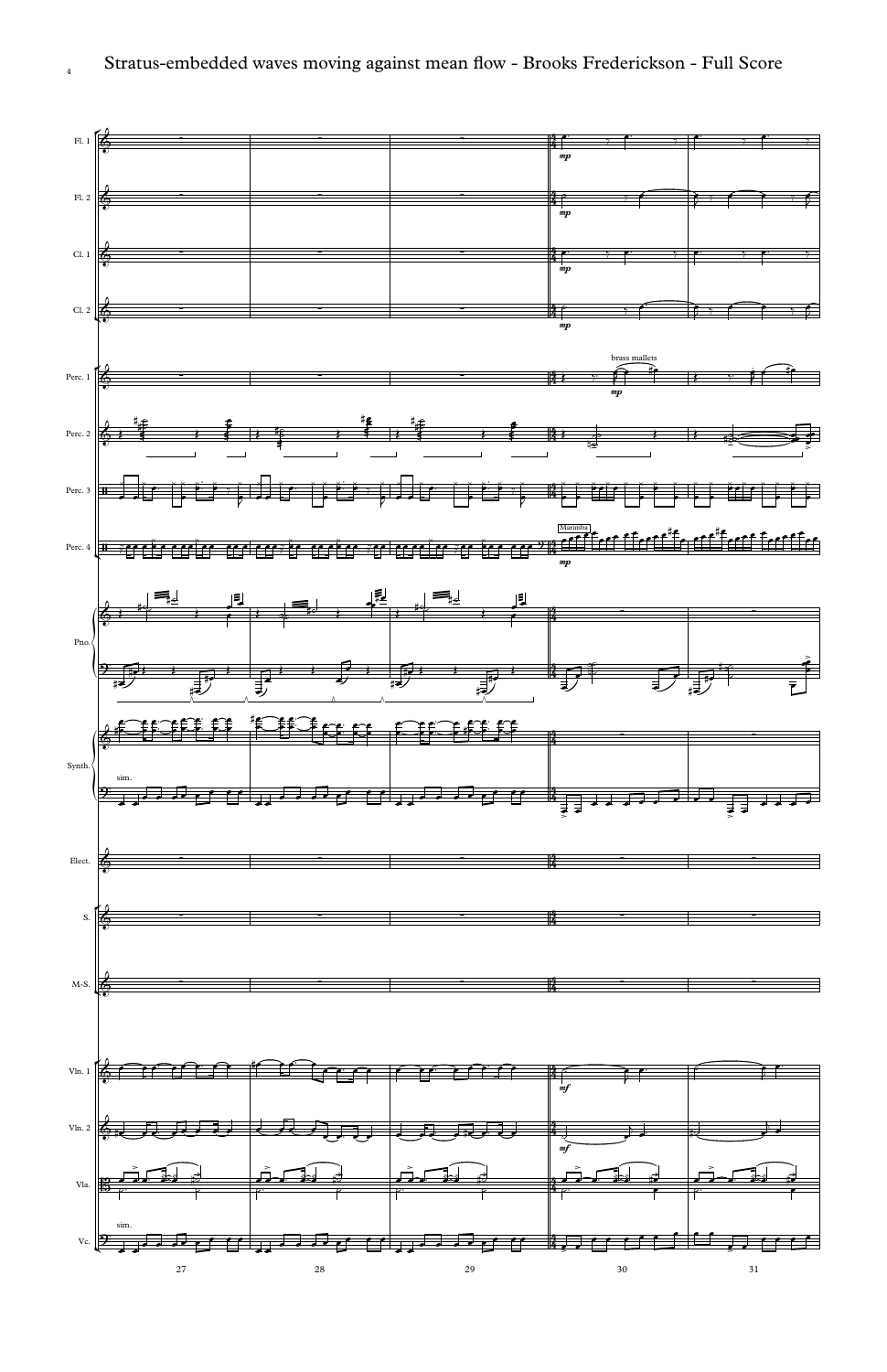

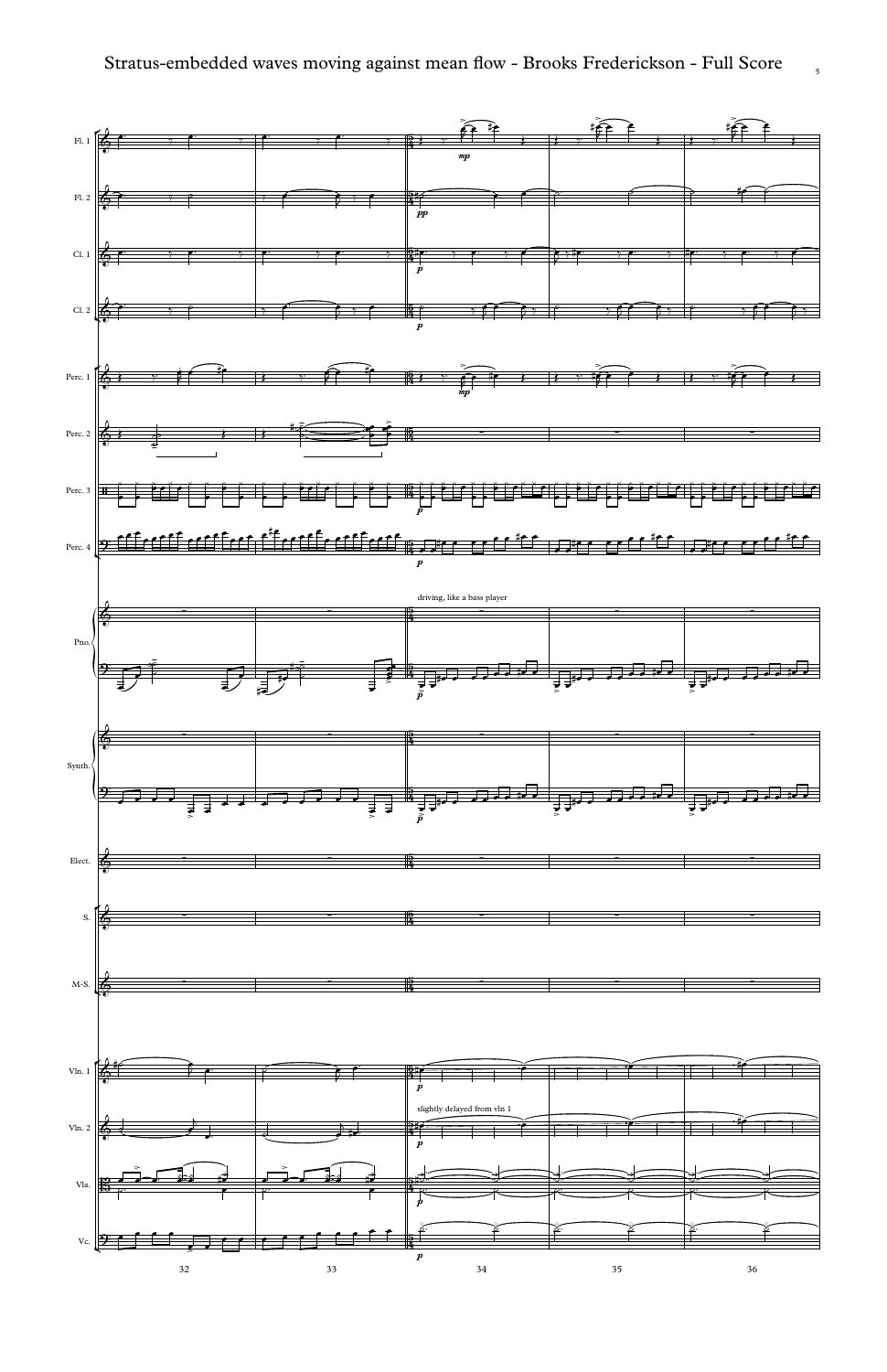

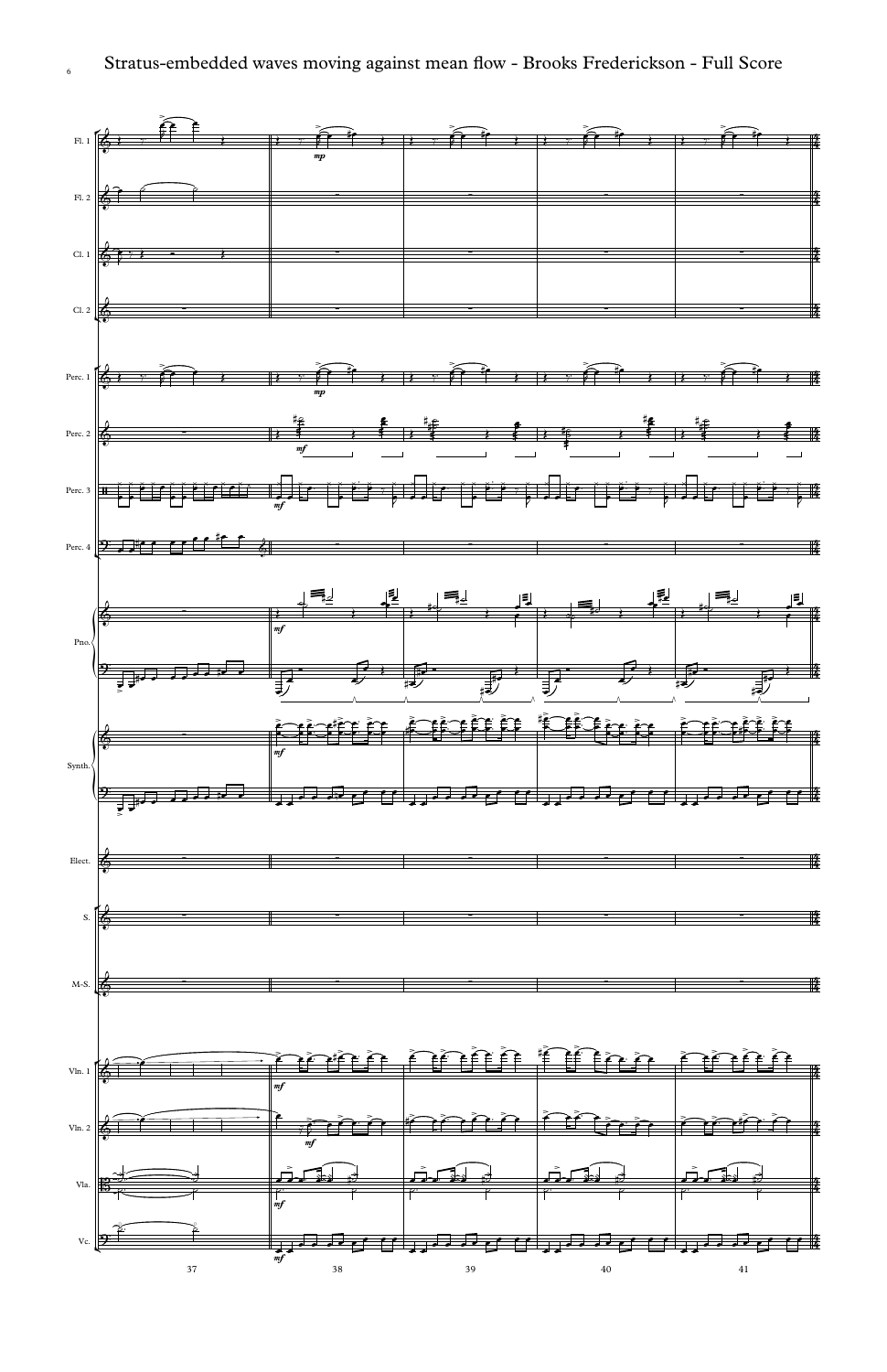

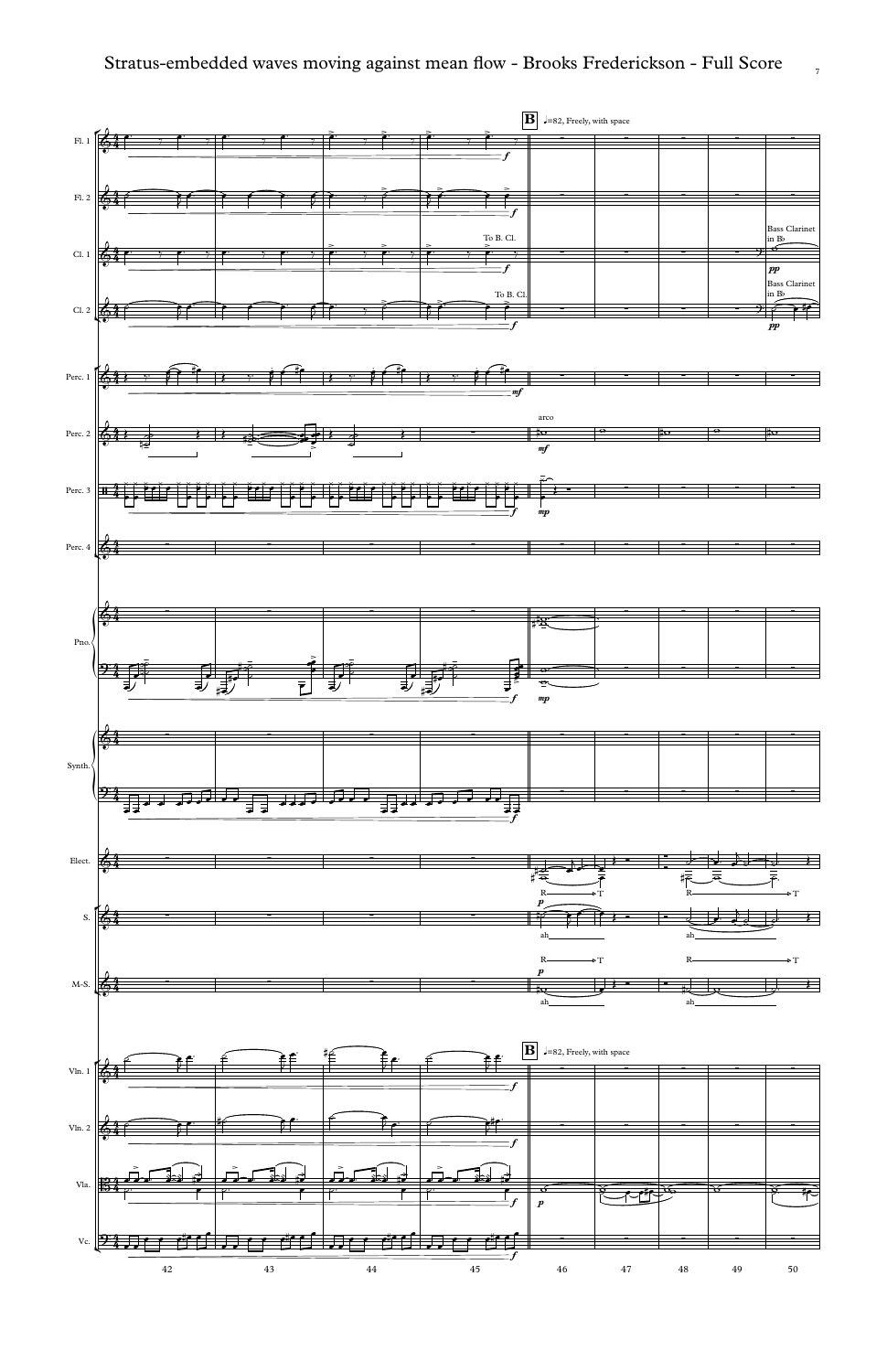



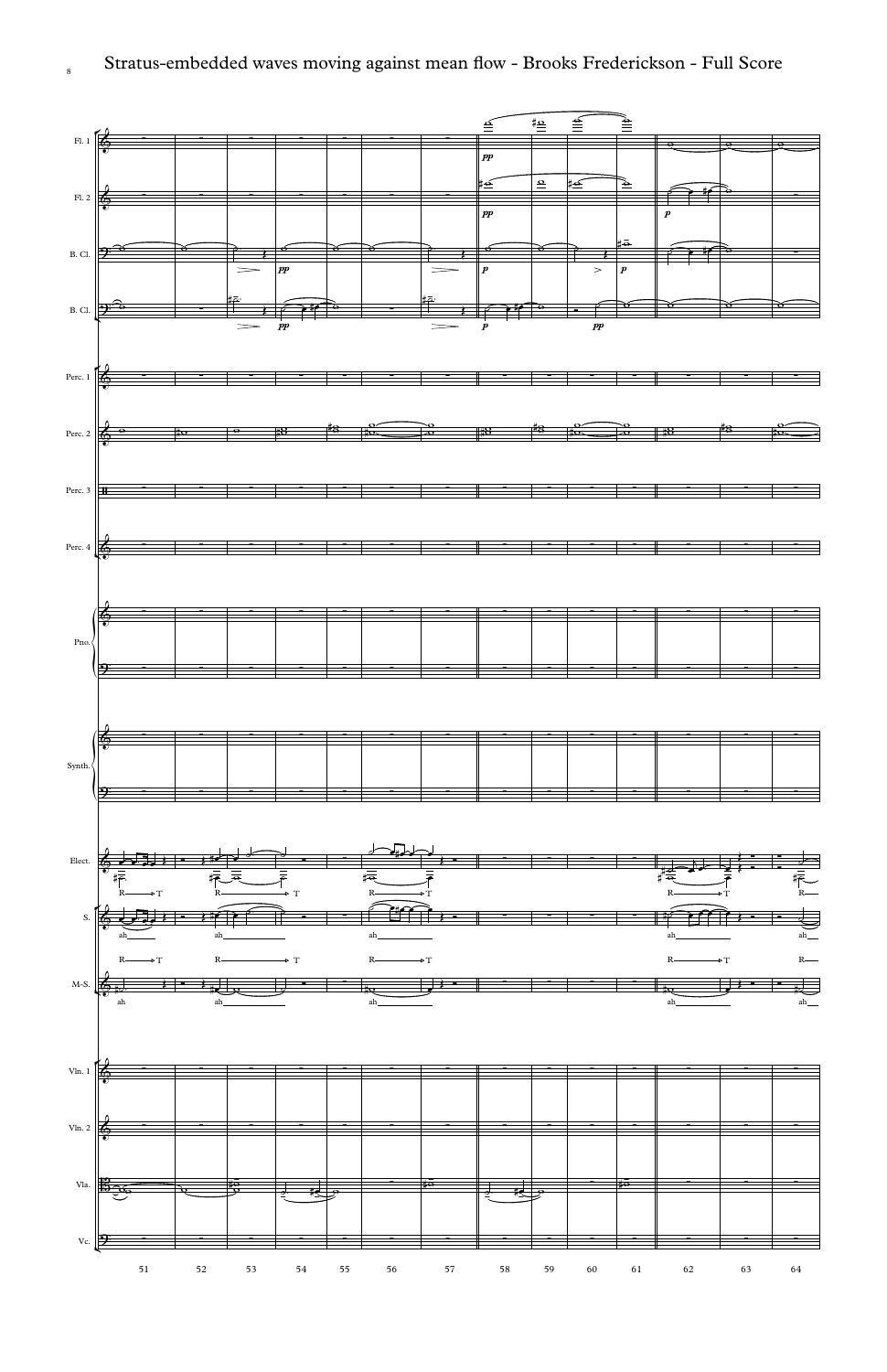

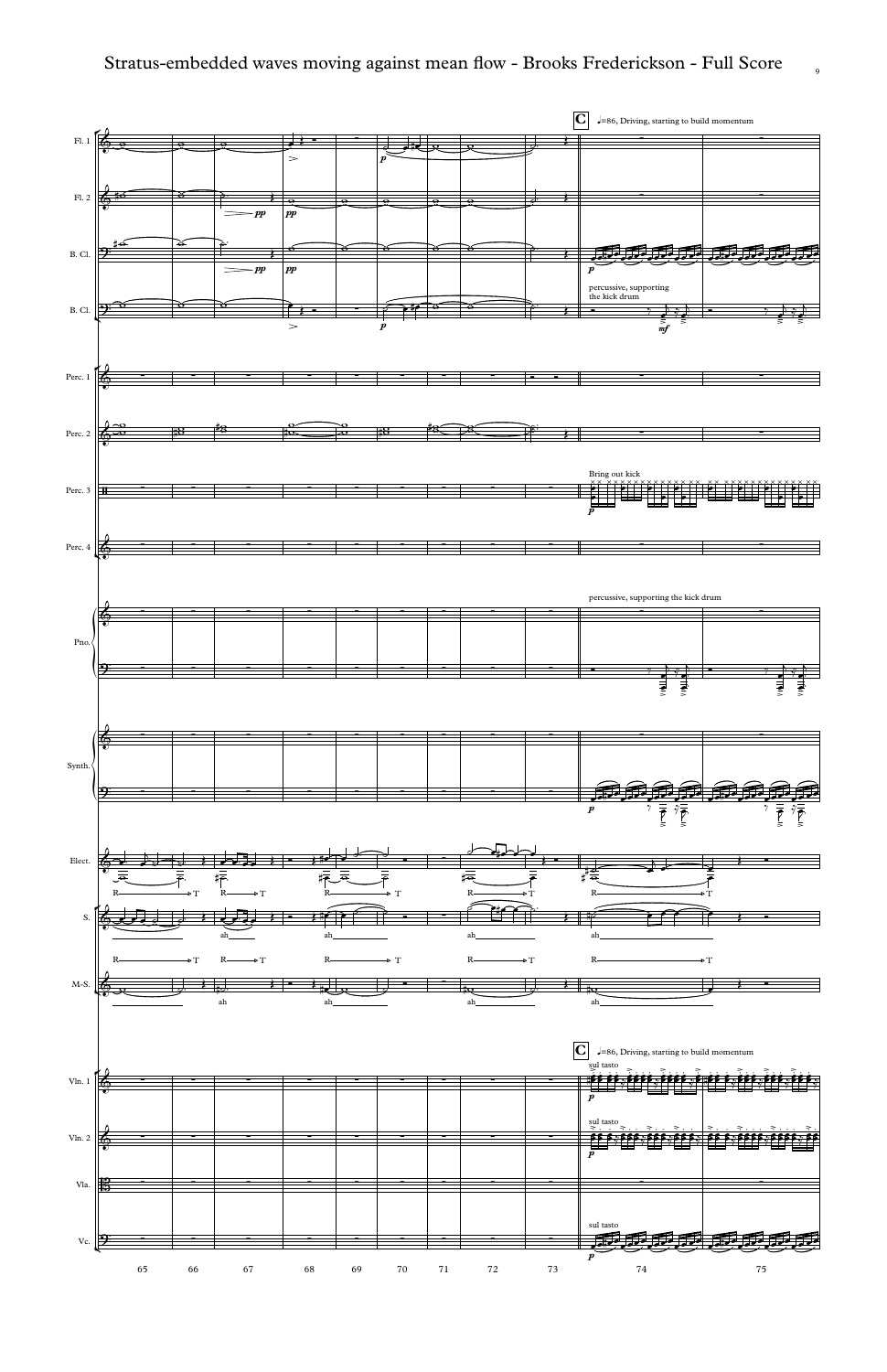

 $S$ tratus-embedded waves moving against mean flow - Brooks Frederickson - Full Score

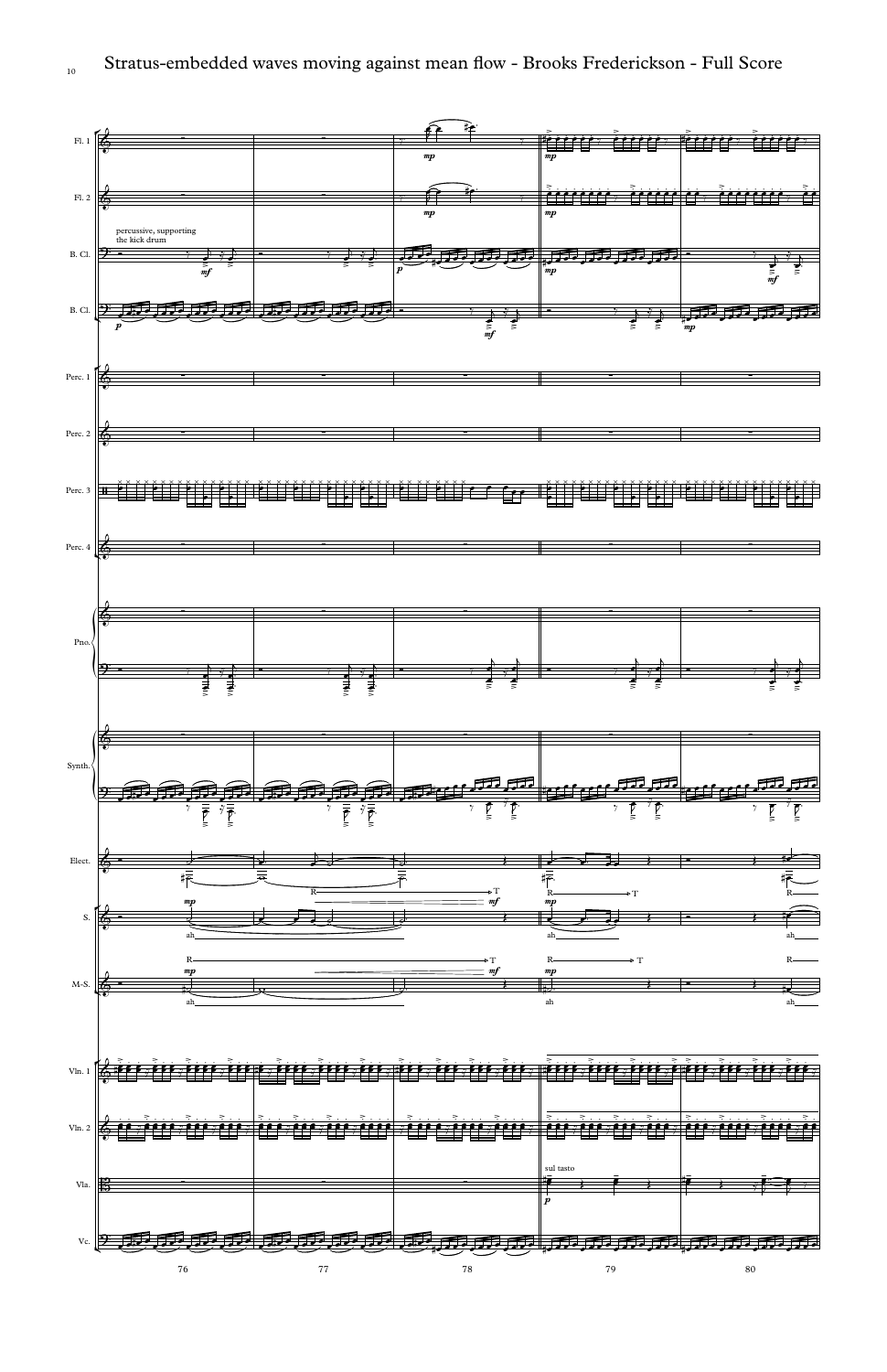

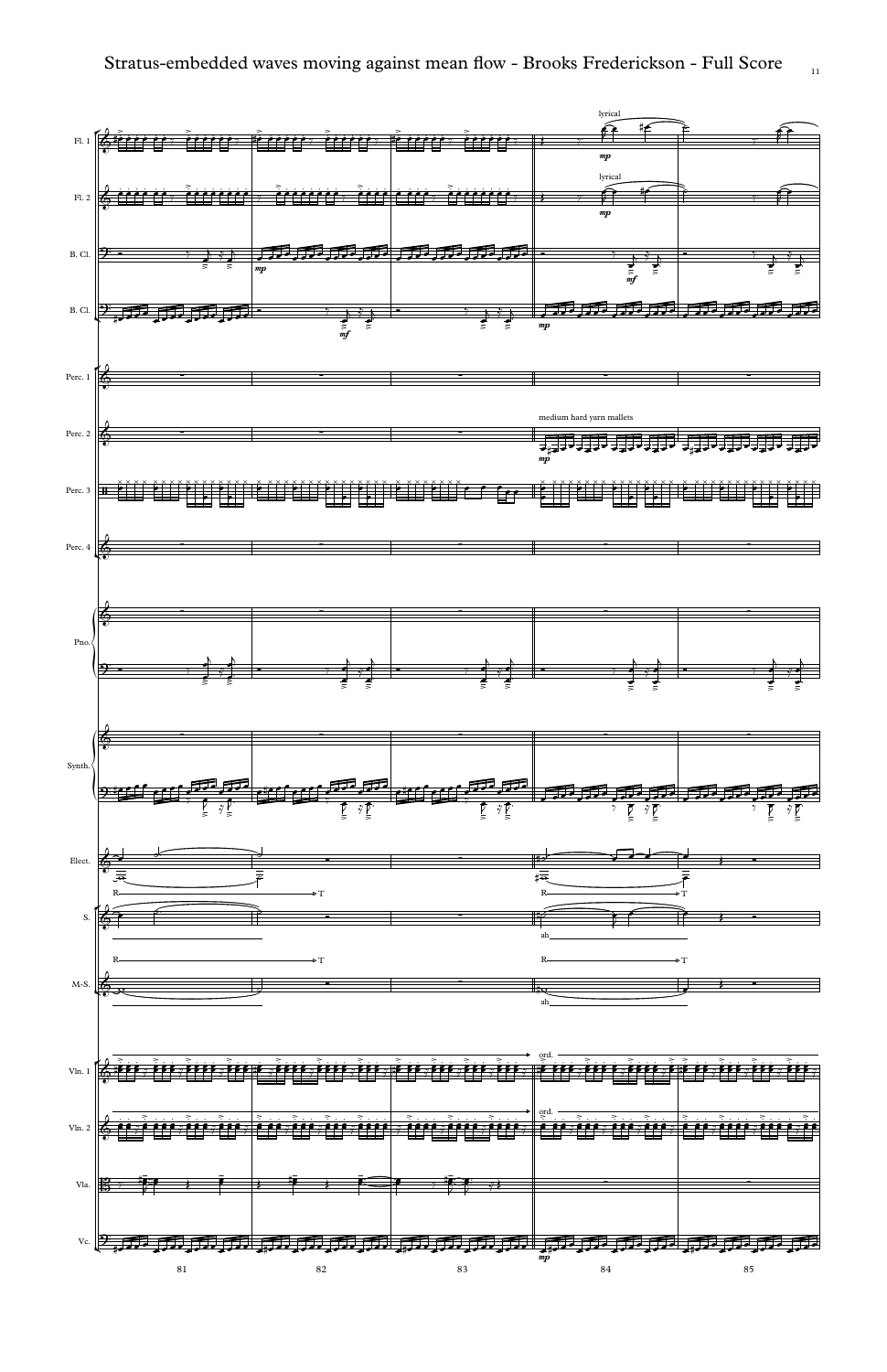

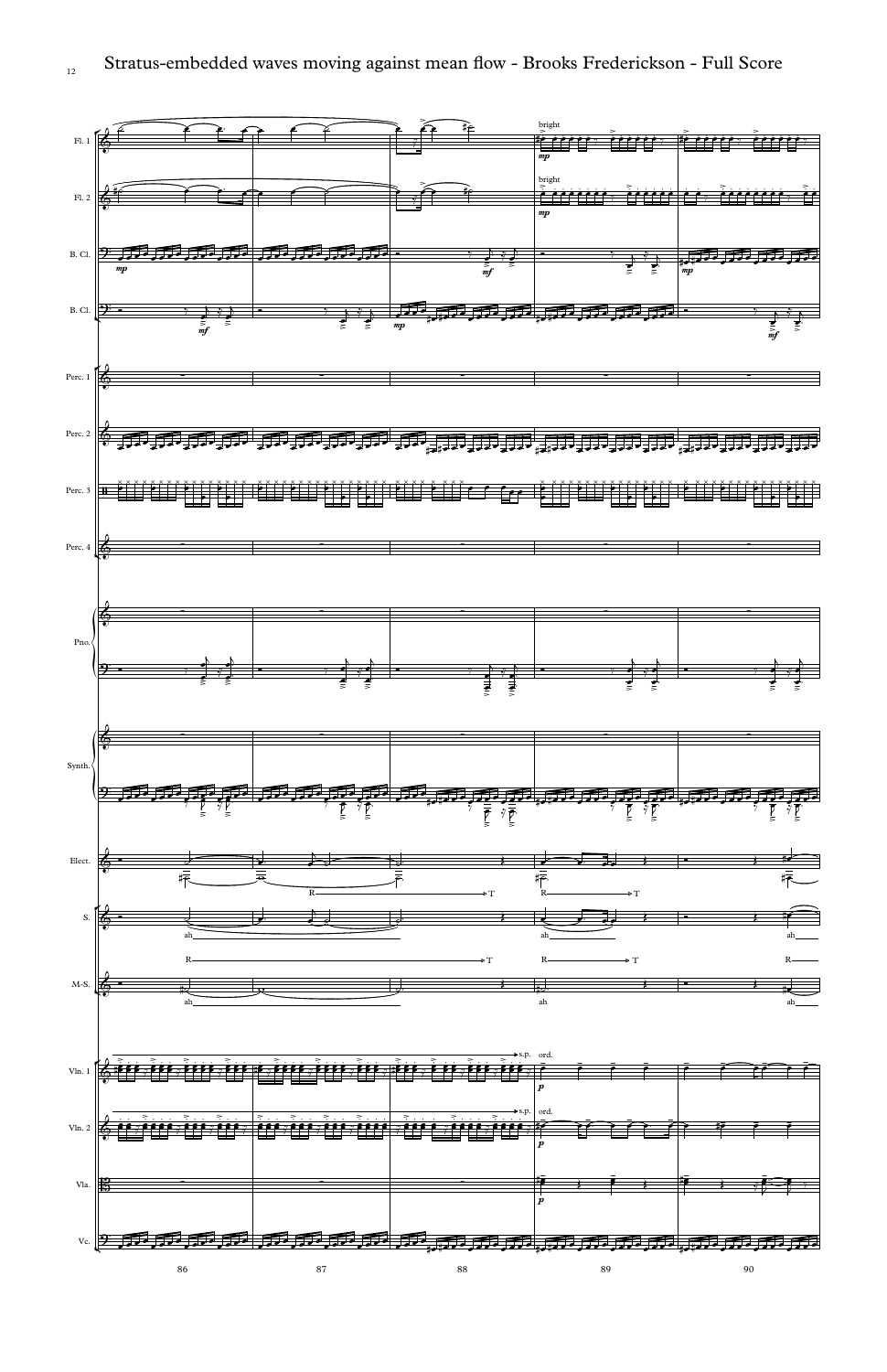

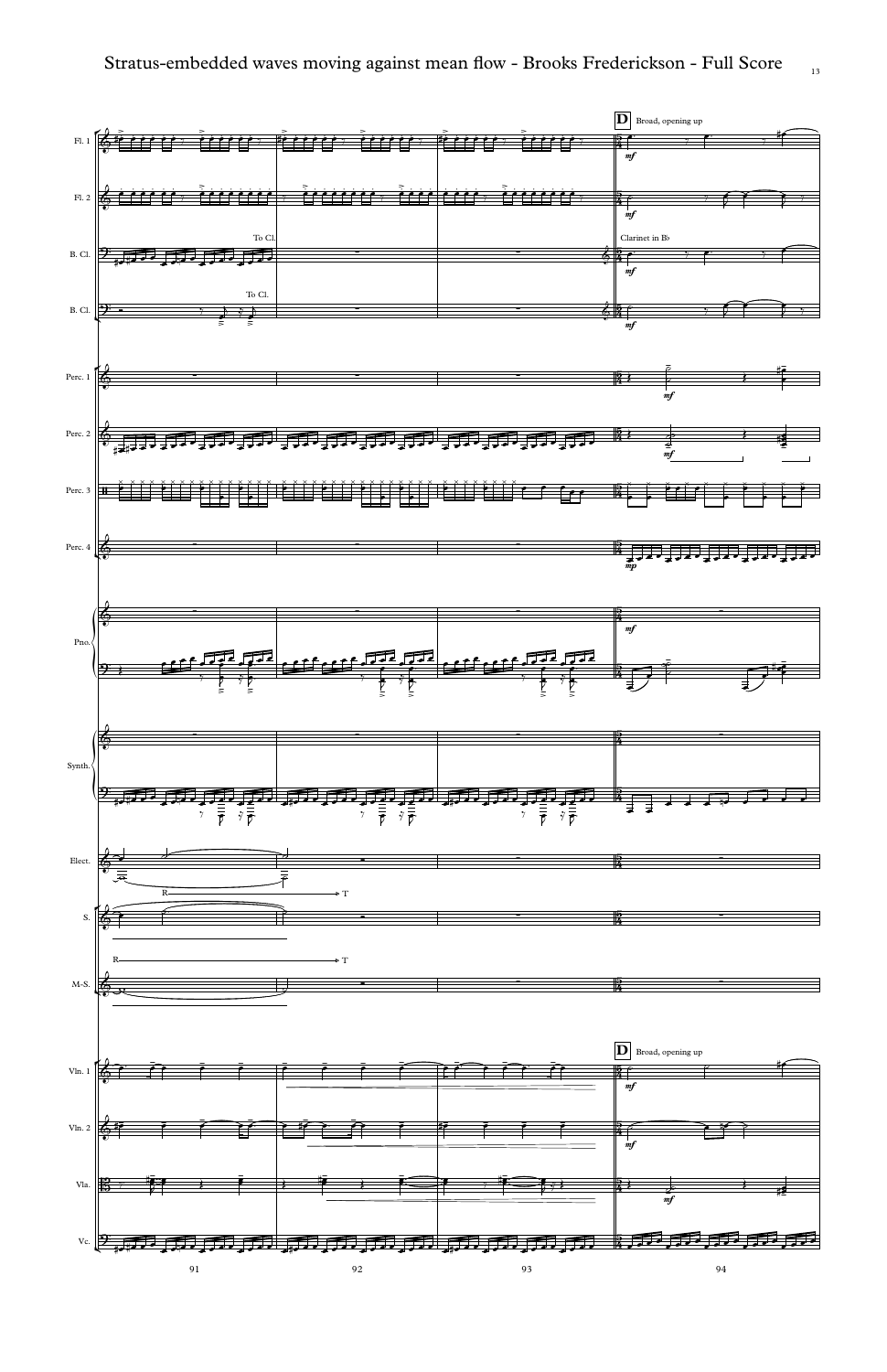



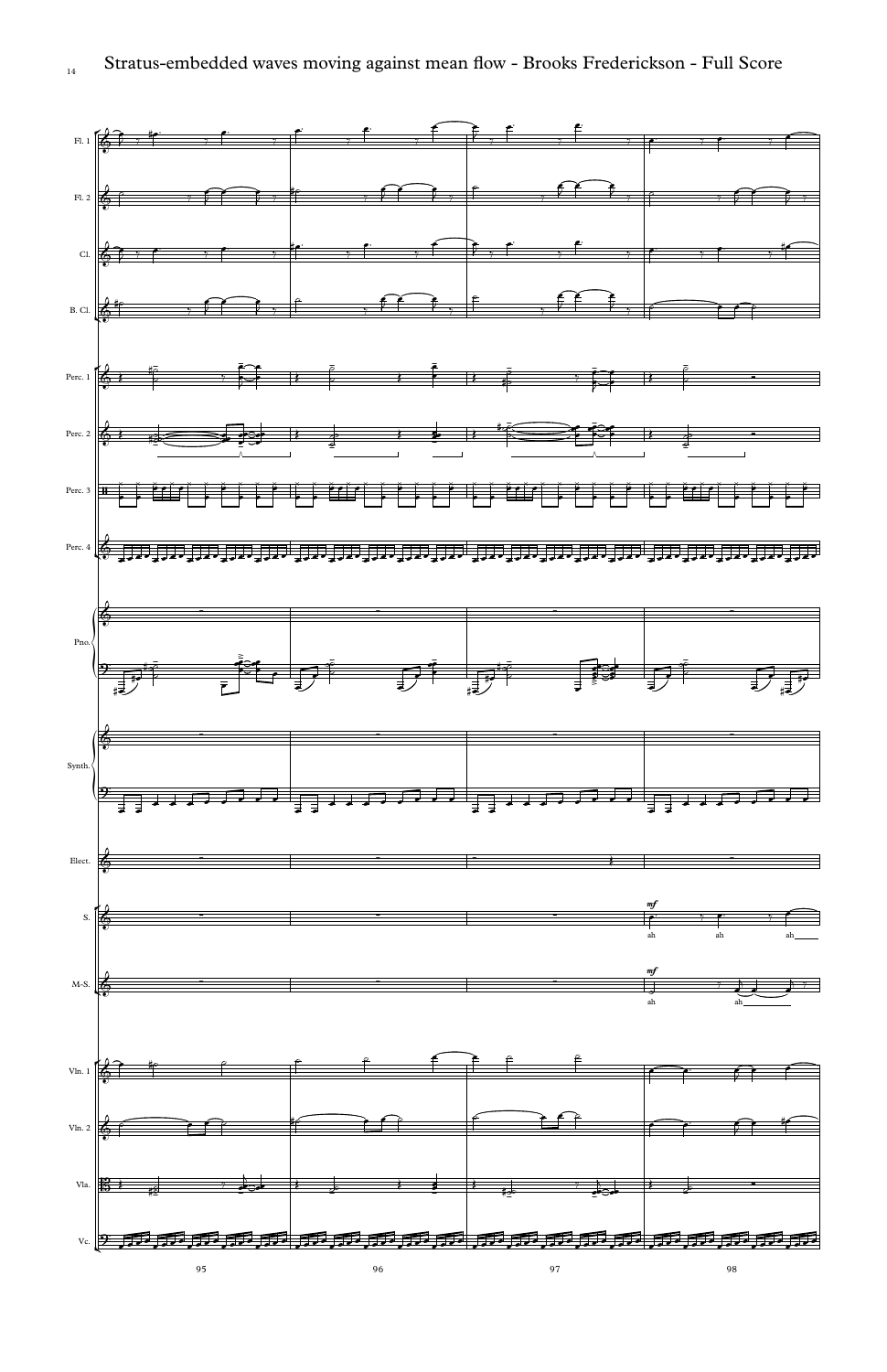

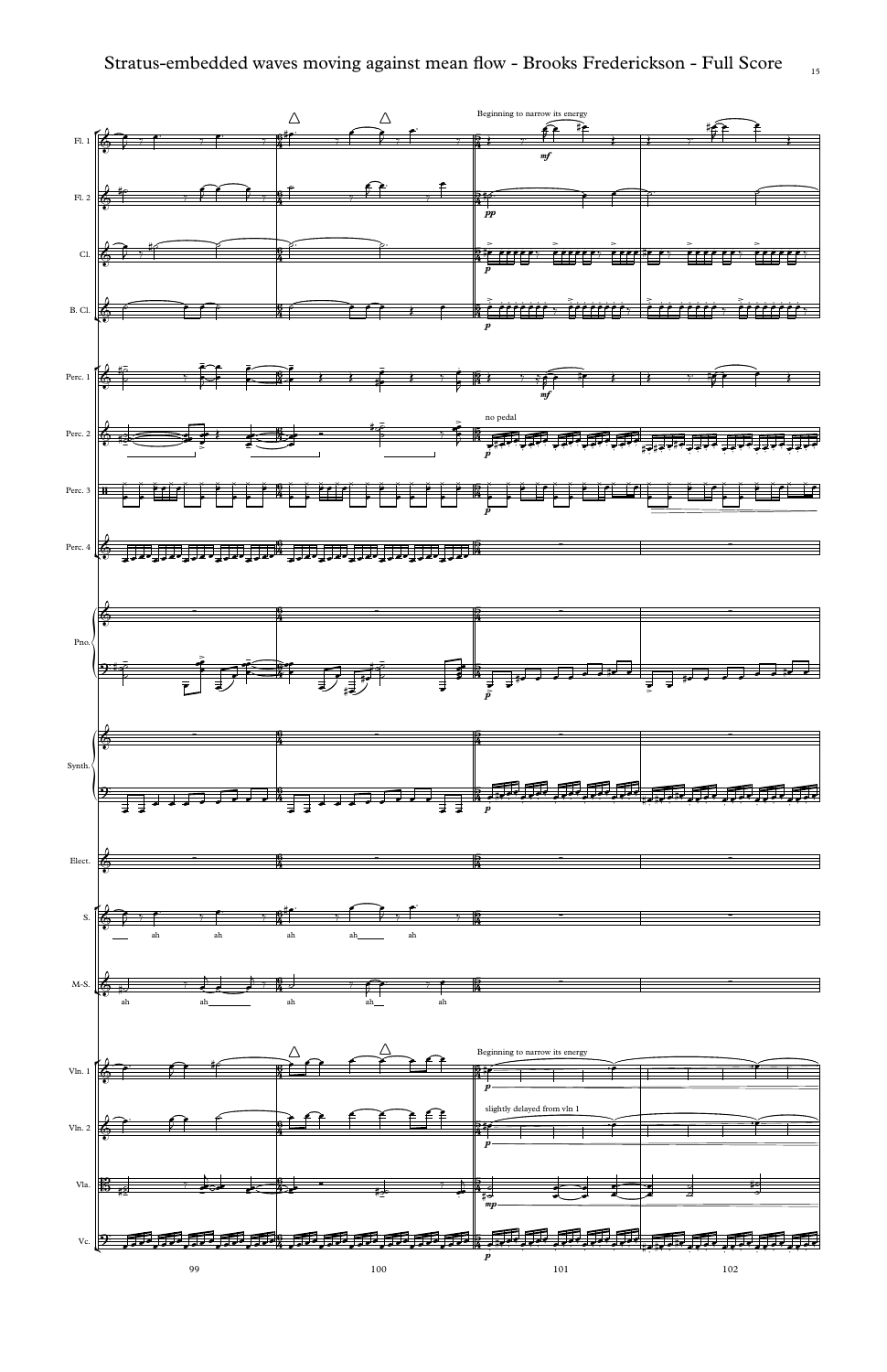

Stratus-embedded waves moving against mean flow - Brooks Frederickson - Full Score

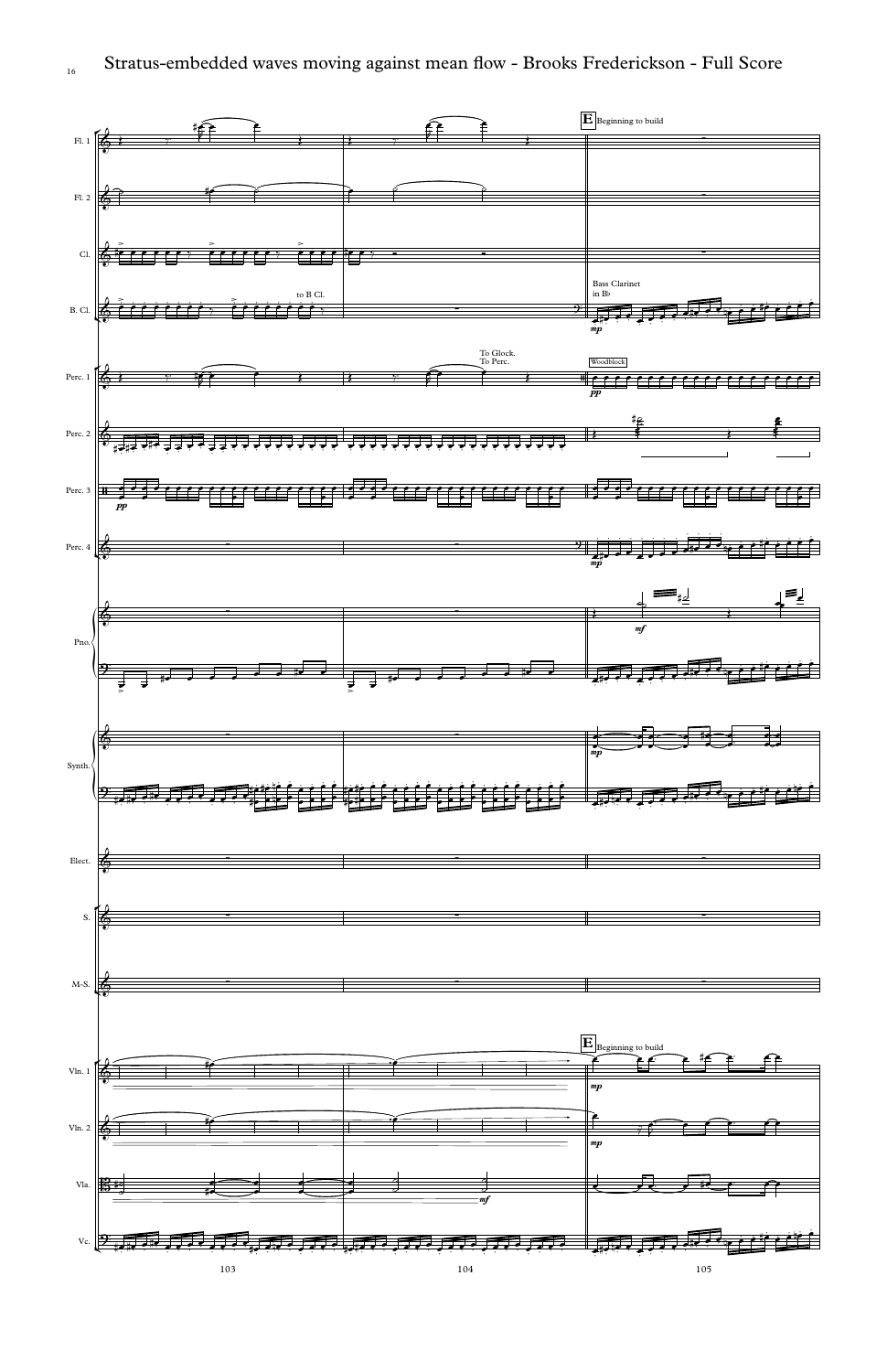

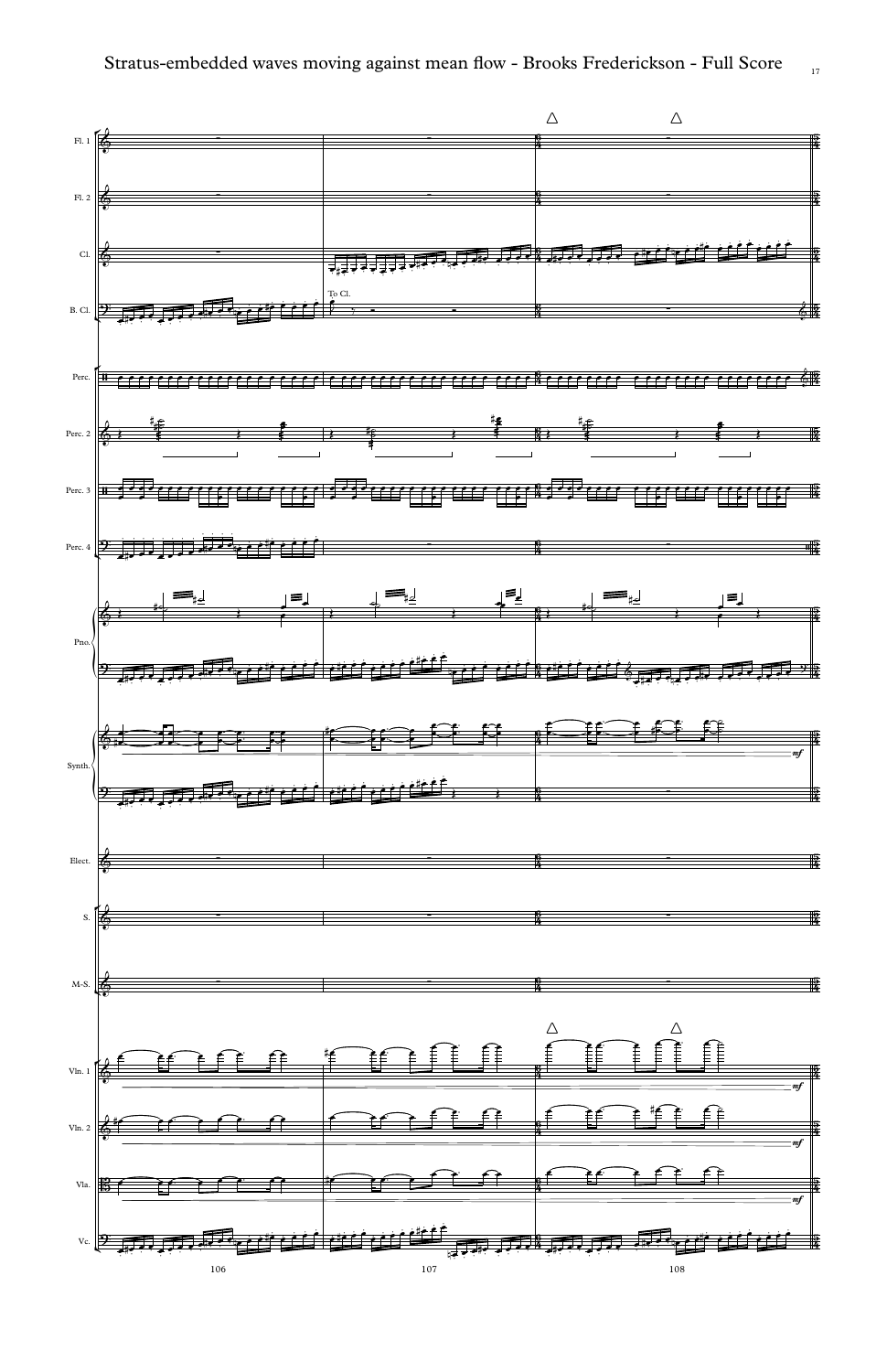

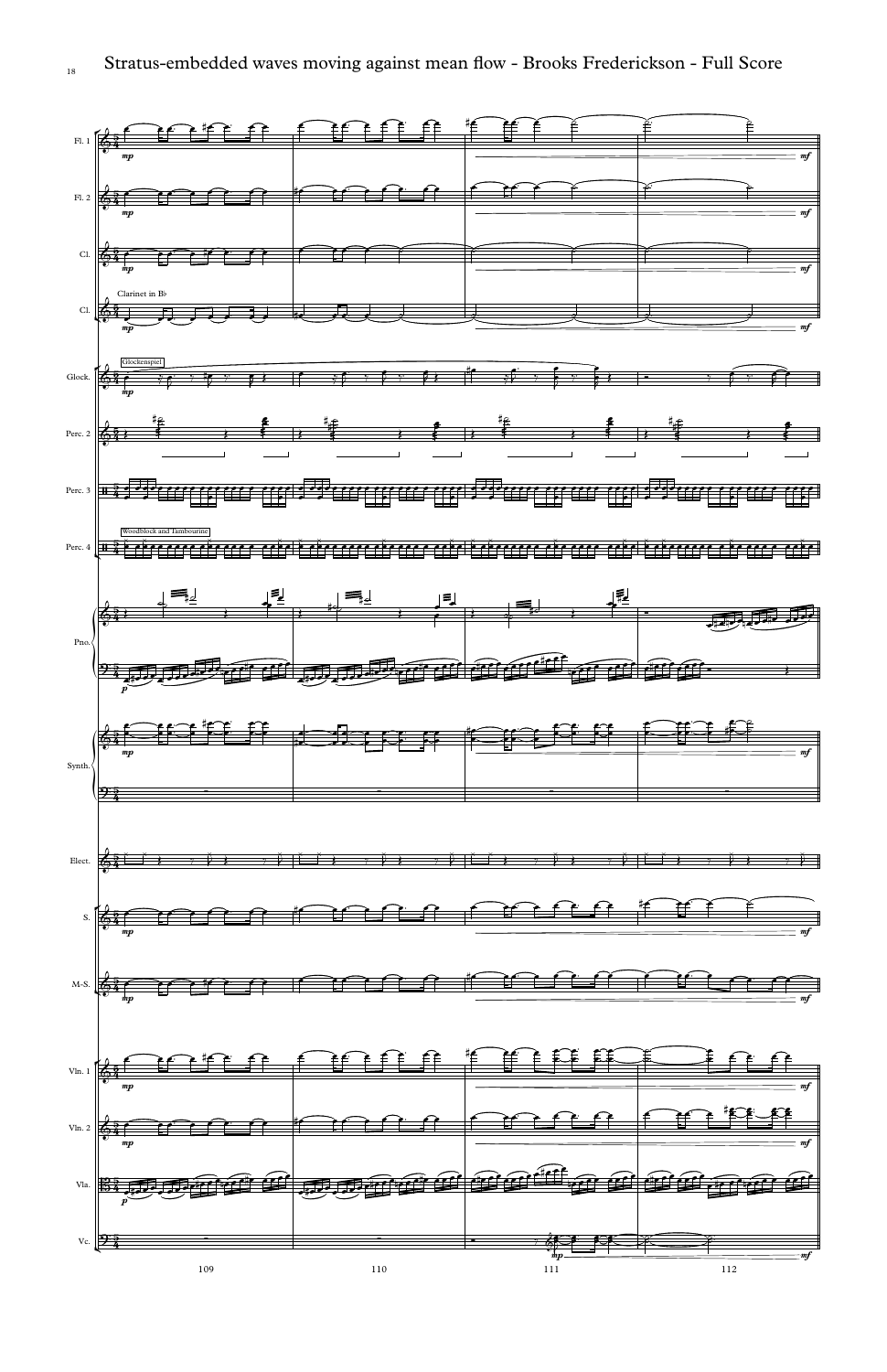